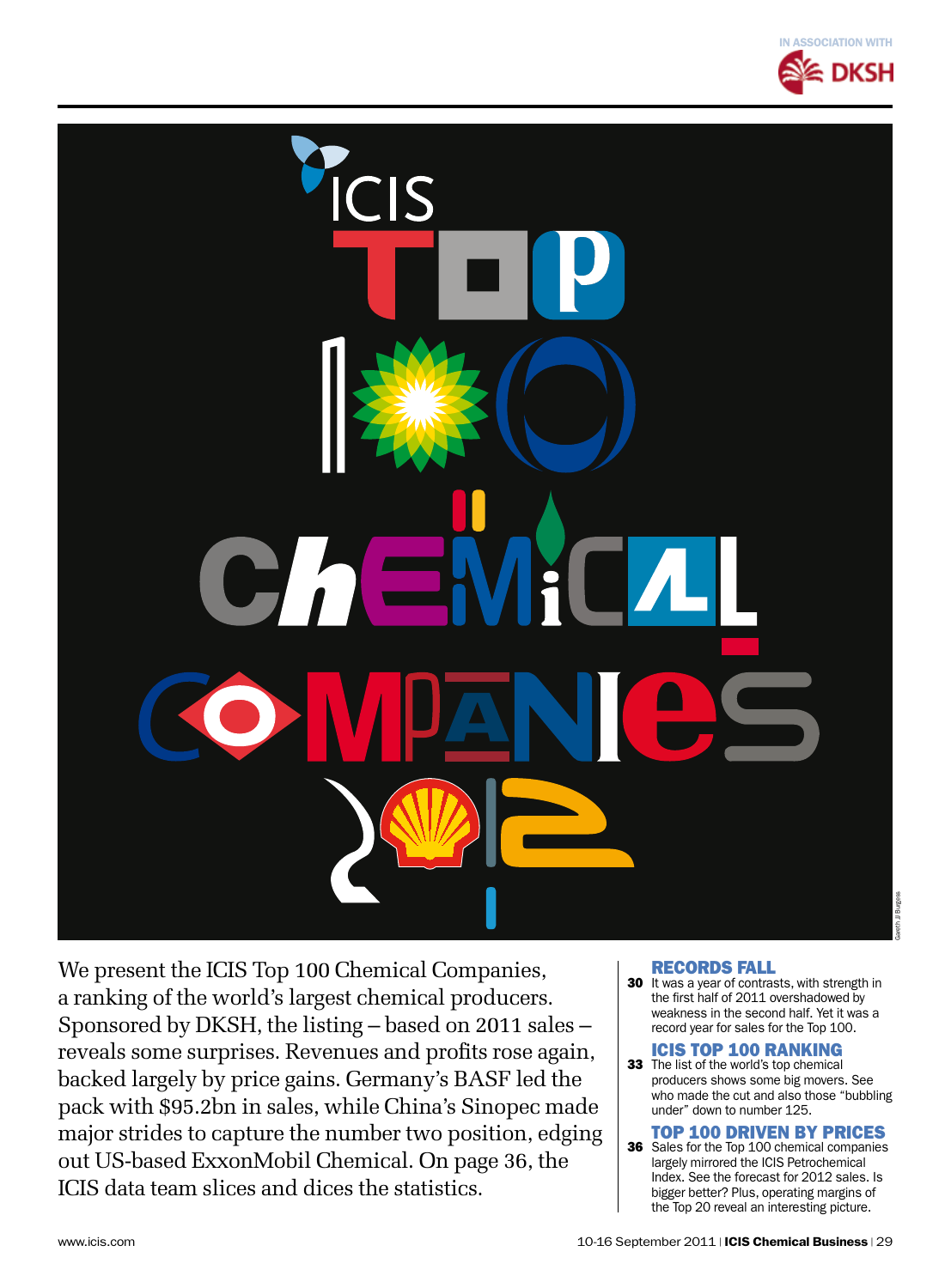#### nigel davis london

hile on paper it was a good year<br>for the chemical industry, 2011<br>will be remembered for all the<br>wrong reasons. Having started<br>with such promise, it soon began to run off the for the chemical industry, 2011 will be remembered for all the wrong reasons. Having started rails. Oil prices climbed but demand growth slowed. By the end of the year, manufacturing industry activity globally was subdued and chemical demand had fallen away.

But sector companies' financial results for the calendar year reflect the strength of the first half of 2011, rather than the slump in the fourth quarter. Some companies produced record financial results.

At the start, chemical companies were convinced that 2011 would be a strong year, with demand driven by a recovering US economy and growth in the important China market. But sector growth estimates were revised downward sharply by mid-year.

Earnings reflected the changing macroeconomic and industry environment. For upstream players, particularly, the third quarter was difficult, and the fourth quarter even harder.

ICIS collects financial information on the leading global chemical companies for its Top 100 chemical company listing and analysis.

The listing by sales in 2011 reflects a world that continues to change, with emerging market players showing the strongest year-onyear growth.

Some chemical producers hit new sales records in 2011 as rapidly growing international markets compensated for quickly contracting growth in the US and, particularly, in Europe.

#### EUROZONE IMPACT

The eurozone sovereign debt crisis began to weigh heavily on markets and national economies as the year progressed. Chemical industry players, as suppliers of vital intermediates for manufacturing, construction, transport and consumer products, felt the squeeze on all fronts. The upstream chemical participants and, particularly, those involved with



## Records fall in year of contrasts

Profits and sales surged ahead in 2011 and companies with Asia exposure shot up the ranks. Sinopec rose two places to become the second-largest chemical company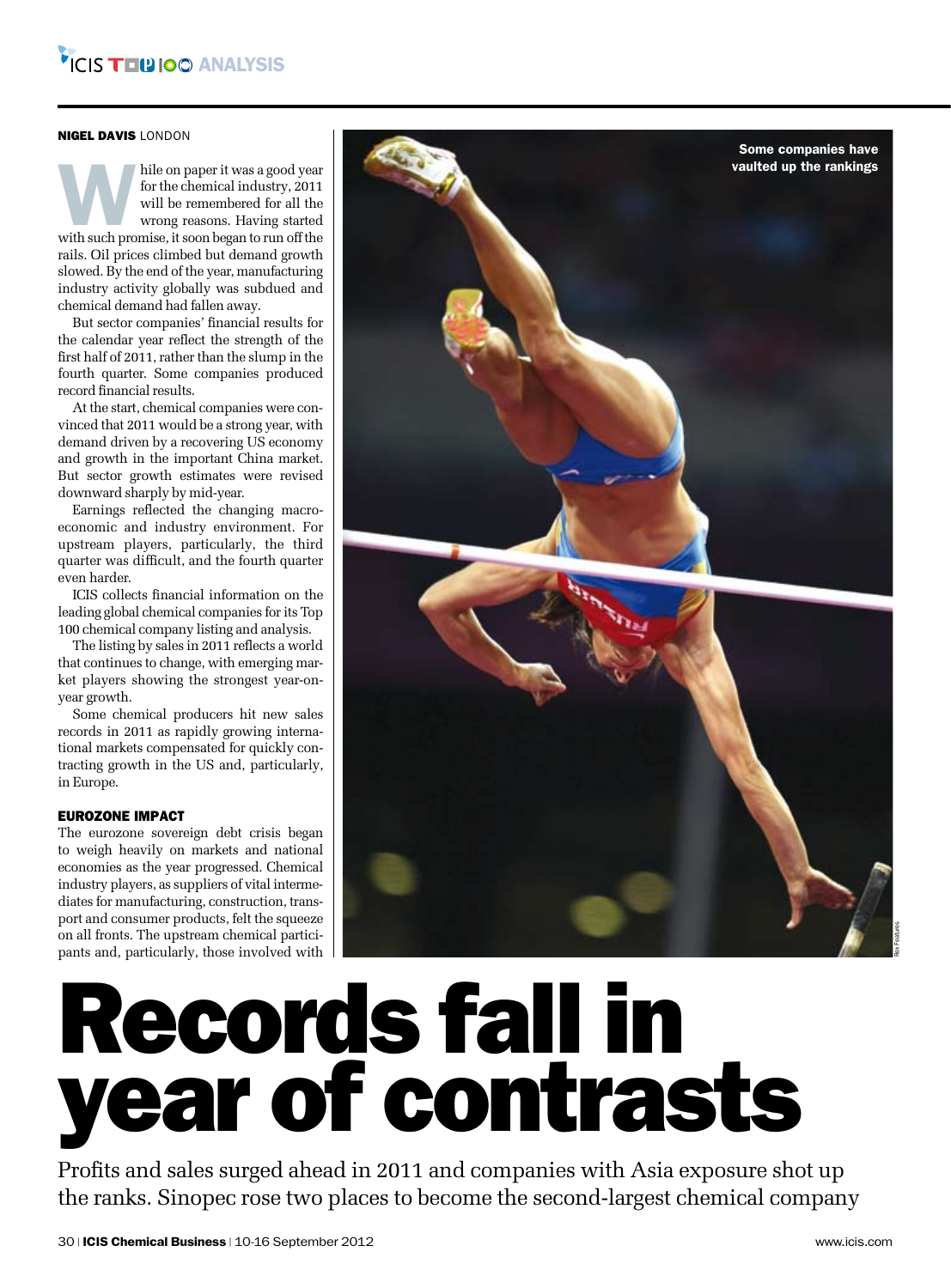

more basic chemicals, petrochemicals and plastics, were the first to respond to changing market conditions.

Volumes suffered in some sub-sectors in the second quarter, while others followed suit later on. The third-quarter slowdown was most noticeable in the financial results of upstream petrochemical producers squeezed by still-high oil-based raw material and energy costs and starting to feel the negative impact of lower sales volumes.

During the course of the year, producers gained more on price than on volume. The important emerging markets underpinned growth, while well-established markets and important end-use sectors, such as construction, struggled.

#### STRONG PERFORMANCE

Against the backdrop of what turned out to be a difficult year, and certainly one of contrasting quarters, most producers in the Top 100 nevertheless performed well.

The year started with cash flowing and companies determined to keep costs under control. Working capital was being managed effectively, while some took the opportunity to pay down or reschedule debt.

The ICIS ranking by sales shows that the Top 100 players – those with sales of \$3.2bn plus – saw healthy sales growth of more than 12% in 2011. The upstream petrochemical players showed the strongest growth for the year, having pushed sales much higher in the first half as volume demand increased.

These companies in particular were able to push their product prices higher as oil prices climbed and feedstock naphtha costs rose. In rough terms, petrochemical prices tend to follow the price of crude oil, whether the feedstock is oil- or natural gas-based.

Product portfolios and regional growth characteristics continue to shape the ICIS Top 100 table. The upstream petrochemical producers achieved particularly strong growth in 2011, while specialty chemical makers tended to grow at a slower rate. Once again, however, the quarter-to-quarter dynamics of the results are masked in the annual figures.

The ICIS Top 100 Chemical Companies listing by sales reflects continued mergers and acquisitions (M&A) activity in the sector, as well as diverse regional growth dynamics.

#### ASIA GROWTH REFLECTED

The growth and influence of Asian companies is the story behind changes in the 2011 rankings. China's largest petrochemical producer, Sinopec, continued to grow strongly during the year, with its chemical segment sales up by 28.9% in local currencies, and by 34.9% higher in US dollars.

We include the chemical segments of the major oil companies in the ICIS Top 100 list-

#### DKSH Mario Preissler global Head, Performance Materials A MESSAGE FROM OUR SPONSOR

The ICIS Top 100 Chemical Companies highlights businesses that have successfully dealt with the challenges of the global market. Our sponsor, DKSH, gives a view on how it can help chemical companies to grow their business in new and existing markets. DKSH Business Unit Performance Materials, a leading specialty chemicals distributor, is honoured to be the sponsor for the ICIS Top 100 Chemical Companies.

As an industry, chemical distribution will see continued growth, especially since chemical producers are strengthening their global reach and further expanding their business to the fast growing markets, especially in Asia. Another visible trend is that outsourcing of key activities by chemical producers is increasing – a trend that is opening many new opportunities.

DKSH is ranked No 3 in Asia in the ICIS Top 100 Chemical Distributors list, published in July 2012, and we

currency terms.

by 28.2%.

Saudi Arabia's SABIC.

ing and analysis. We convert reported financial data to US dollars at the relevant financial year-end exchange rate, so the strength of certain currencies against the dollar plays a part in the rankings. Columns in the ICIS Top 100 table give year-on-year sales and profits percentage changes in US dollar and reporting

Other major Asia players making important gains in 2011 were Thailand's PTT Global Chemical, which represents the combined businesses of the former PTT Chemical and PTT Aromatics, and Indorama, one of the most prolific acquirers of assets in the chemical industry over the past two years.

South Korea's Honam Petrochemical saw sales jump by 47.6%, while petrochemical sales for India's Reliance Industries increased

Fertilizer makers also grew strongly in 2011, as did important regional players in chemicals such as Mexichem, Russia's SIBUR, Brazil's Braskem, Poland's PKN Orlen and

The major changes in rankings by sales in the ICIS Top 100 largely reflect these gains.



aim to continue consolidating our leadership position in the region. We have been at home in Asia for nearly 150 years, reliably safeguarding the interest of our business partners.

DKSH is already a leader in its traditional strongholds such as Southeast Asia and Japan. In Japan we are the strongest non-Japanese chemical distributor. Our strategy is to grow our leading position across Asia by strengthening operations in China, India, and Korea.

Our clients, leading chemical producers, appreciate our unparalleled geographical spread covering the whole of Asia (and Western Europe), as well as our application- and service-driven business model, which enables us to work and think like a specialty chemicals company. Our specialists act in the market on behalf of key clients as if they were their employees. They are supported by a Key Client Management team providing a single point of contact while still leveraging our group's network and resources for our clients' best interests.

To support the philosophy of offering more than just distribution, we have opened a series of innovation centres – presently totalling 23 globally; 20 of these in Asia. In these centres, DKSH technical specialists work on new and improved formulations to meet and anticipate clients' and customers' needs. ■ Visit us at: dksh.com/ chemicaldistribution and youtube.com/DKSHGroup

#### SINOPEC climbs ladder

Sinopec's petrochemical operations jump two places in the table to claim second place behind leading industry giant BASF despite strong growth by others in this leading group of producers.

US-based Dow Chemical slips to fourth in the table from second last year, reflecting its realignment as a more specialty-oriented materials producer.

Five companies showed sales growth of more than 40%; 12 achieved growth of more than 30%.

Not surprisingly, perhaps, the strongest top-line growth was shown by Asian companies and fertilizer producers. However, petrochemical groups based outside Asia but with a strong presence there also did well.

Only 12 of the Top 100 companies saw sales contract in 2011. Among them were some of Japan's leading chemical producers that were hit hard by the earthquake and tsunami that struck the north-east of the country's main island.

Solvay and PTT Global Chemical into the top M&A activity helped push Belgium's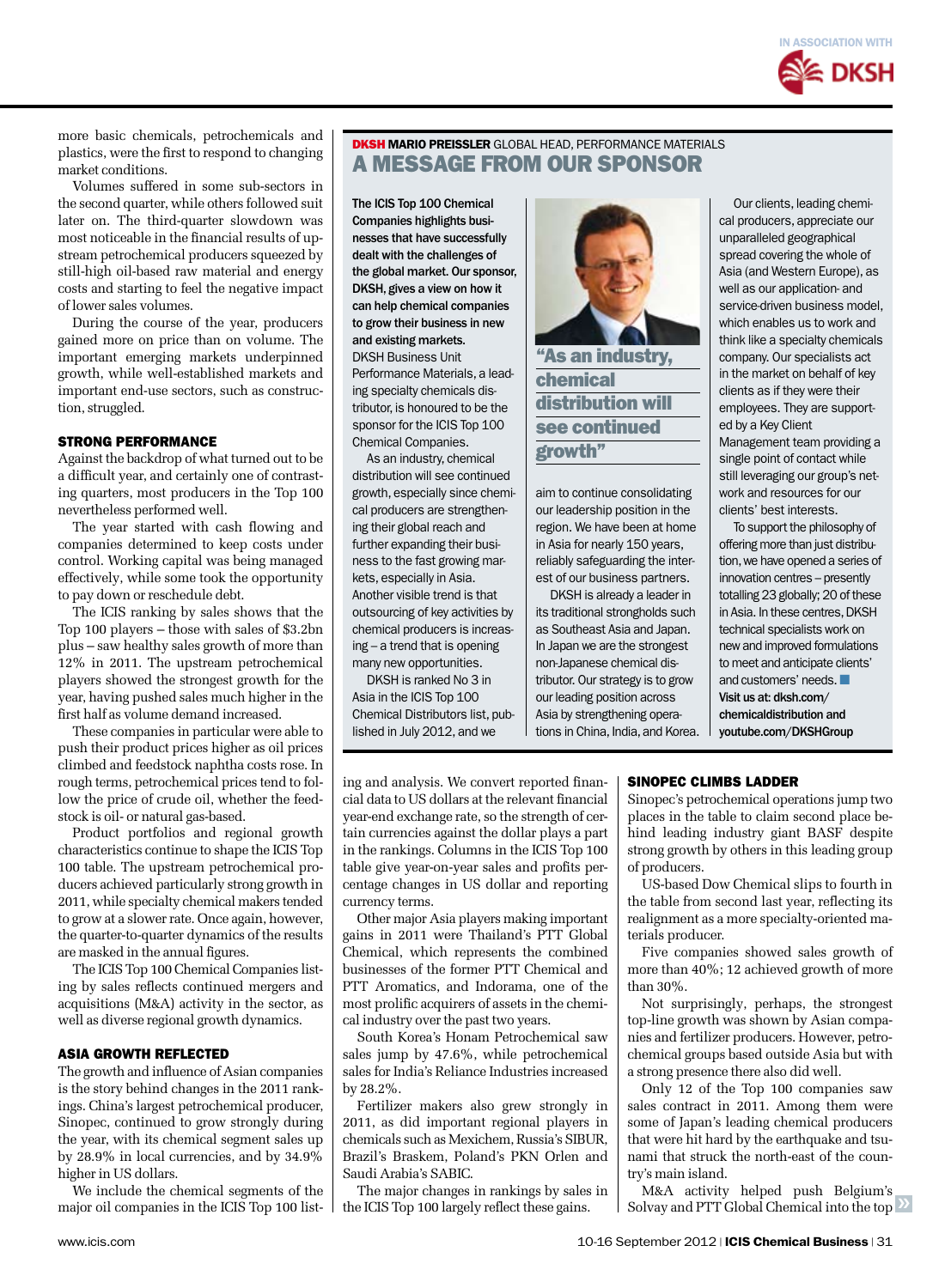$\overline{30}$  30 group in 2011. France's Rhodia is no longer included in the rankings, having merged with Solvay in 2011.

#### PETROCHEMICALS GAIN

Volume demand growth earlier in the year and pricing power helped the large petrochemical producers make gains in 2011, despite the fourth-quarter slump. In 2011, the West Texas Intermediate (WTI) oil price fluctuated between \$75/bbl and \$112/bbl, with the high point early in the second quarter and the low point at the start of the fourth quarter, and lower prices in the second half of the third quarter. The ICIS Petrochemical Index (IPEX), which reflects prices of a group of 12 important petrochemical and polymer products in three regions, moved from 300.45 in January to a peak of 374.94 in June and then down to 300.78 by December.

Producers in Europe tied to naphtha and other oil-related feedstocks faced a challenge in passing their feedstock price increases on to customers in polymers and intermediates downstream from the cracker. Companies cracking ethane in the Middle East continued to achieve high returns. Those cracking ethane in the US benefited greatly from low and competitive ethane prices brought about by the North American shale gas revolution.

US fertilizer producers also benefited greatly from low natural gas prices in North America, but were also boosted by demand growth.

Intermediates and specialty chemical makers were squeezed by higher upstream chemical costs but, once again, demand in the first months of the year helped them to retain and increase prices.

Industrial gases producers, which are also included in the ICIS Top 100 analysis, made the most of the industrial demand for gases in the emerging economies, particularly China.



China's Sinopec grew strongly during the year, to reach second place in the listings

#### PROFITS RISE

Volume demand growth, lower costs and higher prices translated into increased profits for most chemicals players in 2011. Earnings before interest and tax (EBIT) surged for CF Industries, Agrium and Occidental Chemical of the US, and for Norway's Yara International and South Korea's SK Energy, as well as Sinopec. Profits data are not available for all the companies listed in the ICIS Top 100, but the table shows both EBIT and the net profit results. We also list the important assets, spending and employee data on which the ICIS Company of the Year award is based. The winner will be announced in our 24 September issue. ICIS collects a considerable amount of financial data on the major chemical companies, not all of it shown in the table published in ICIS Chemical Business. The additional data are available on request.

The strongest operating profit margins (operating profits to sales ratio) in 2011 were shown by the fertilizer producers – Potash Corp of Saskatchewan, CF Industries and EuroChem. Russia's SIBUR and SABIC also produced strong operating margins, as did industrial gases companies including Germany's Linde, and Praxair of the US.

The ICIS Top 100 data also show that companies were using their cash to add new production capabilities in 2011. Capital spending across the Top 100 companies listed in 2011 increased by an average of 28%. ■

To access the 2012 ICIS Top 100 chemical companies listing package online, visit icis.com/top100chem

#### **FOOTNOTES**

- <sup>a</sup> Chemical segment figures. Includes inter-segment revenues, e.g. revenue for sales of by-products to other divisions. For ExxonMobil, inter-segment revenue was \$22.8bn in 2011 and  $$18.1$ bn in 2010. For Sinopec =  $ex$ ternal sales with inter-segment sales. Ube figures = Chemicals & Plastics + Specialty Chemicals & Products.
- **b** 2010 finances are based on the sum of predecessor and successor components after emergence from bankruptcy, 30 April, 2010.
- <sup>c</sup> Financial year-end 31 March, 2012. <sup>d</sup> Net sales includes inter-segment sales; data excludes HealthCare division (2011 sales €17.2bn; 2010 sales €16.9bn).
- <sup>e</sup> Excludes real estate and energy business areas.

<sup>f</sup> Linde Gas & Engineering sales, operating profit and employee figures only.

- **g** Pro-forma results include the acquisition of Rhodia from January 2011.
- **h PTT Global Chemical Public Company** Limited was formed by the amalgamation of PTT Chemical Public Company Limited and PTT Aromatics and Refining Public Company Limited and was registered as a new entity on 19 October, 2011.
- <sup>i</sup> Petrochemical figures. For SK Energy, the sales revenue figure includes inter-segment sales.
- **j** Optical segment and glass segment figures have not been included.
- <sup>k</sup> Asahi Kasei excludes homes and healthcare segments.
- <sup>l</sup> Financial year-end 30 June, 2011
- business segments' total turnover

figures: polymers, solvents, olefins, surfactants, waxes and nitro used.

- <sup>m</sup> Financial year-end 31 May, 2012. <sup>n</sup> ICIS estimates. BP Petrochemicals figures only. Revenue represents third-party sales as well as other operating revenues and excludes the sales made by joint ventures, which are equity accounted. BP's underlying replacement cost profit, excluding
- joint venture interests in Europe. <sup>o</sup> Net sales figure. The total of NPC and its associated companies in 2011 is \$25bn.
- <sup>p</sup> Adhesive Technologies segment only. *q* Net profit is pre-tax.
- <sup>r</sup> Sud-Chemie sales consolidated for the eight-month period following acquisition in April 2011.
- <sup>s</sup> All figures for SIBUR are based on

combined financial information, which excludes results of the mineral fertilizers and tires businesses divested by SIBUR in December 2011.

- <sup>t</sup> 2011 and 2010 figures (re-stated) exclude the vinyl products business segment, announced as having been sold to the Klesch Group.
- " Nalco was fully acquired by Ecolab in December 2011.
- v 2010 income statement and cashflow statement adjusted to reflect disposal of the COMPO business. 2011 figures refer to continued operations, excluding COMPO, which was sold to Triton with effect from 18 October, 2011.
- <sup>w</sup> Includes the assets and results of the operations acquired from Eastman Chemical, from 1 February, 2011.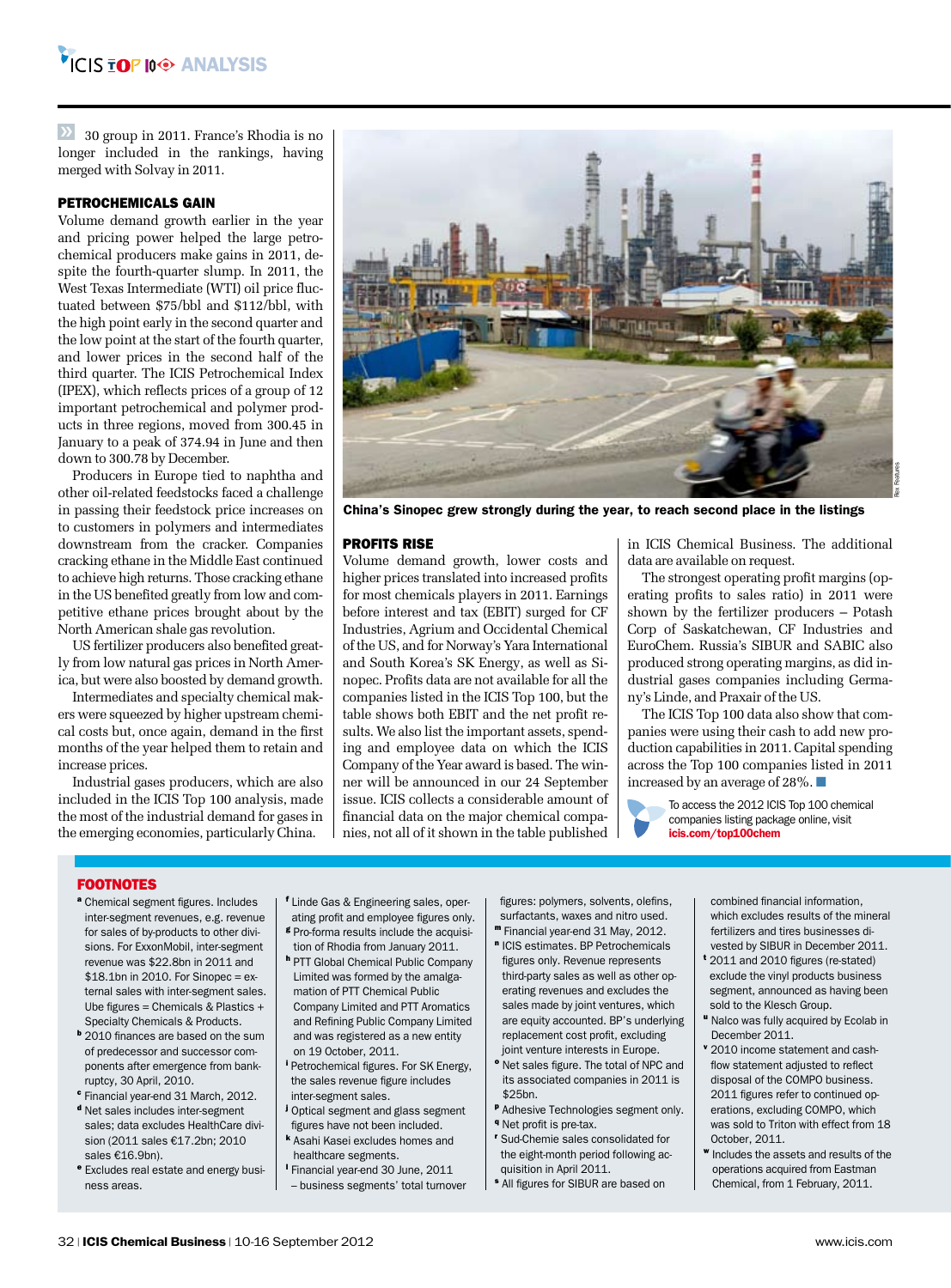

## The ICIS TOP 100

| <b>Rank</b>             | <b>Company</b>                                          |               | <b>Sales</b>                 |         | <b>Operating profit</b> |               |             | <b>Net profit</b> | <b>Total assets</b> |             | <b>R&amp;D</b> |                    | <b>Capital spending</b> |         | <b>Emplovees</b>      |                    |
|-------------------------|---------------------------------------------------------|---------------|------------------------------|---------|-------------------------|---------------|-------------|-------------------|---------------------|-------------|----------------|--------------------|-------------------------|---------|-----------------------|--------------------|
| 2011                    |                                                         | $\mathbf{Sm}$ | % Change                     |         |                         |               |             |                   |                     |             |                |                    |                         |         |                       |                    |
|                         |                                                         |               | <b>Reporting</b><br>currency | $in$ \$ | \$m<br>2011             | \$m<br>2010   | \$m<br>2011 | \$m<br>2010       | \$m                 | %<br>Change | \$m            | %<br><b>Change</b> | \$m                     | %       | <b>Change Numbers</b> | %<br><b>Change</b> |
| 1                       | <b>BASF</b>                                             | 95,245        | 15.1                         | 12.5    | 11.127                  | 10.286        | 8019        | 6039              | 79.277              | 0.7         | 2.080          | 5.2                | 4.419                   | 30.9    | 111.141               | 1.8                |
| $\overline{\mathbf{2}}$ | <b>Sinopec<sup>a</sup></b>                              | 65.752        | 28.9                         | 34.9    | 4.018                   | 2,240         |             |                   | 22.677              | 18.5        |                |                    | 2.385                   | 21.9    | 71,607                | 9.1                |
| $\overline{\mathbf{3}}$ | <b>ExxonMobil</b> <sup>a</sup>                          | 64.731        | 20.7                         | 20.7    | 5.875                   | 5,996         | 4383        | 4913              | 27,107              | 3.3         |                |                    | 1,450                   | $-34.5$ |                       |                    |
| 4                       | <b>Dow Chemical</b>                                     | 59.985        | 11.8                         | 11.8    | 3.601                   | 2.802         | 2402        | 1970              | 69.224              | $-0.5$      | 1.646          | $-0.8$             | 2.687                   | 26.2    | 51.705                | 4.4                |
| 5                       | <b>LvondellBasell</b><br><b>Industries</b> <sup>b</sup> | 51,035        | 24.0                         | 24.0    | 3.998                   | 2,944         | 2147        | 10151             | 22.839              | $-9.7$      | 196            | 27.3               | 1,050                   | 51.7    | 14,000                | 0.0                |
| 6                       | <b>SABIC</b>                                            | 50.636        | 25.0                         | 24.9    |                         | 13,023 10,105 | 7797        | 5741              | 88.736              | 5.2         | 219            | 25.7               | 2.838                   | $-33.9$ | 40.000                | 21.2               |
| $\overline{\mathbf{z}}$ | <b>Shell</b> <sup>a</sup>                               | 46.963        | 18.5                         | 18.5    |                         |               | 2054        | 1511              |                     |             |                |                    | 634                     | $-21.6$ |                       |                    |
| 8                       | Mitsubishi Chemical <sup>c</sup>                        | 38.713        | 1.3                          | 1.2     | 1.576                   | 2.735         | 428         | 1009              | 38.301              | $-3.7$      | 1.672          | 5.8                | 1.402                   | $-1.5$  | 53.979                | 0.2                |
| 9                       | <b>DuPont</b>                                           | 37.961        | 20.5                         | 20.5    | 4.282                   | 3.711         | 3474        | 3031              | 48.492              | 20.0        | 1.956          | 18.5               | 1,843                   | 22.2    | 70.000                | 16.7               |
| 10                      | <b>INEOS</b>                                            | 27.529        | $-18.5$                      | $-20.3$ | 1.849                   | 1.528         | 240         | $-32$             | 14.714              | $-17.9$     |                |                    |                         |         | 12.807                | $-6.4$             |
| 11                      | <b>Total</b> <sup>a</sup>                               | 26.839        | 12.1                         | 9.6     | 903                     | 1.278         |             |                   |                     |             |                |                    | 1.098                   | 29.2    | 41.665                | 0.0                |
| 12                      | <b>Bayer</b> <sup>d</sup>                               | 24.975        | 6.5                          | 4.2     | 1.241                   | 1.152         |             |                   | 34.766              | 2.7         | 1.275          | $-2.5$             | 1.367                   | 1.5     | 56.100                | 0.7                |
| 13                      | <b>Sumitomo Chemical<sup>c</sup></b>                    | 23.505        | $-1.7$                       | $-1.8$  | 732                     | 1.062         | 67          | 295               | 28.201              | $-1.4$      | 63             | 1.9                | 200                     | $-32.3$ |                       |                    |
| 14                      | <b>AkzoNobel</b>                                        | 20.342        | 7.2                          | 4.8     | 1.350                   | 1.616         |             |                   | 25.748              | $-3.3$      | 461            | 4.2                | 917                     | 29.6    | 57.240                | 3.0                |
| 15                      | <b>LG Chem</b>                                          | 19.580        | 16.5                         | 12.6    | 2.448                   | 2.520         | 1873        | 1965              | 13.199              | 16.6        |                |                    | 1.896                   | 31.2    |                       |                    |
| 16                      | <b>Johnson Matthey</b> <sup>c</sup>                     | 19.252        | 20.4                         | 20.1    | 694                     | 449           | 505         | 291               | 5.227               | 0.1         |                |                    | 241                     | 9.4     |                       |                    |
| 17                      | <b>Toray</b> <sup>c</sup>                               | 19.170        | 3.2                          | 3.1     | 1.300                   | 1.209         | 775         | 699               | 19.084              | 0.8         | 621            | 10.4               | 1.138                   | 70.1    | 40.227                | 3.8                |
| 18                      | <b>Air Liquide</b>                                      | 18.735        | 7.2                          | 4.8     | 3.157                   | 2.987         | 1989        | 1860              | 31.262              | 4.7         | 326            | 4.7                | 2.274                   | 18.4    | 46.200                | 6.0                |
| 19                      | Evonik <sup>a/e</sup>                                   | 18.308        | 9.6                          | 7.1     | 2.498                   | 1.987         |             |                   | 21.958              | $-19.3$     | 473            | 5.6                | 980                     | 21.0    | 32.421                | $-2.7$             |
| 20                      | Linde Groupf                                            | 17,867        | 7.1                          | 4.8     | 4.160                   | 3.877         | 1521        | 1332              | 37,471              | 5.2         | 127            | 1.9                | 1.743                   | 10.3    | 50.417                | 4.1                |
| 21                      | <b>Braskem</b> <sup>x</sup>                             | 17,813        | 30.1                         | 16.0    | 1.036                   | 1.937         | $-277$      | 1138              | 20,056              | $-3.4$      | 53             | 12.1               | 1,209                   | 18.9    | 7.164                 | 6.1                |
| 22                      | Mitsui Chemicals <sup>c</sup>                           | 17,546        | 4.5                          | 4.4     | 260                     | 490           | $-12$       | 300               | 15,160              | $-3.1$      |                |                    | 541                     | $-0.7$  |                       |                    |
| 23                      | <b>Solvav</b> <sup>g</sup>                              | 16.449        | 14.4                         | 11.9    |                         |               | 1069        | 538               | 15.634              | 131.8       | 283            | 56.9               | 1.654                   |         | 29.121                | 73.5               |
| 24                      | <b>PTT Global Chemical</b><br>Public Co. Ltd.h          | 15,996        |                              |         |                         |               | 952         |                   | 11,823              |             |                |                    |                         |         |                       |                    |
| 25                      | Reliance Industries <sup>c/i</sup>                      | 15.937        | 28.2                         | 13.4    | 1.781                   | 2.121         |             |                   | 8.341               | $-17.9$     |                |                    | 432                     | 254.1   |                       |                    |
| 26                      | <b>Agrium</b>                                           | 15.470        | 44.0                         | 44.0    | 2.223                   | 1.113         | 1375        | 713               | 13.140              | 1.9         |                |                    | 663                     | 50.3    | 14.800                | 4.6                |
| 27                      | <b>Honam Petrochemical</b>                              | 14,169        | 47.6                         | 47.6    | 1.449                   | 1.122         | 1022        | 812               | 9,318               | 22.2        | 26             | 23.8               | 867                     | $-41.8$ | 1,657                 | 6.4                |
| 28                      | <b>Chevron Phillips</b><br><b>Chemical</b>              | 13.935        | 24.4                         | 24.4    |                         |               | 1970        | 1388              | 8.634               | 7.7         |                |                    |                         |         |                       |                    |
| 29                      | <b>Yara International</b>                               | 13.441        | 22.9                         | 19.7    | 2.215                   | 1.282         | 2018        | 1499              | 12.361              | 10.0        | 21             | 17.5               | 485                     | $-8.6$  | 7.627                 | 3.8                |
| 30                      | <b>Merck KGaA</b>                                       | 13.317        | 10.6                         | 8.2     | 1.277                   | 1.476         | 800         | 838               | 28,665              | $-3.4$      | 1.966          | 6.2                | 475                     | $-9.6$  | 40.676                | 0.3                |
| 31                      | Syngenta                                                | 13.268        | 14.0                         | 14.0    | 2.051                   | 1.793         | 1599        | 1397              | 17.241              | $-0.3$      | 1.127          | 9.2                | 479                     | 21.0    | 26.333                | 0.1                |

- <sup>x</sup> 2010 figures re-stated.
- <sup>y</sup> Momentive companies listed separately as fiscal-year 2011 financials for the Momentive holding company have not been filed.
- <sup>z</sup> Financial year ending 30 September, 2011.
- aa Adopted new and revised Thai financial reporting standards (TFRS) from 1 January, 2011. Figures for 2010 restated according to new standards.
- **bb** Specialty Materials figures used.
- **cc** Figures are for petrochemicals and fertilizers only.
- dd Figures exclude PVC/chlor-alkali and part of the organic chlorine derivatives activities sold to Kerling (through INEOS ChlorVinyls) in June 2011. 2010 figures are re-stated to reflect the disposal.
- ee Excludes Winchester segment. ff Includes Arch acquisition on 20
- October, 2011. gg Includes operating results from International Specialty Products from date of acquisition (August 2011), and excludes Ashland Distribution, divested in March 2011.
- hh Financial year end 28 October, 2011. ii Formerly known as Cementhai
- Chemicals.

#### Reasons for exclusions

PetroChina Does not segment chemicals from refining business. Repsol No longer discloses its chemical figures.

OMV Includes petrochemical operations in its refining and marketing segment. Shanghai Petrochemical Majority

owned by Sinopec.

Koch Does not segment chemical data.

Samsung Total Sales equity accounted in Total and Samsung figures.

ChemChina Accounts not made public by the company.

China Blue Star Chem Majority owned by ChemChina.

Formosa Plastic Corp US Not segmented in Formosa reports.

Formosa Petrochemical Corp Does not segment chemicals from its refining business.

Nan Ya Plastics Sales a mixture of chemicals and processed items. Yeochon NCC Results included with

Hanwha and Daelim. Daelim Below Top 100 in sales be-

cause Yeochon NCC is accounted as

an equity company.

Samsung Does not consolidate various chemicals-company interests into one area.

Hanwha Chemical 2011 accounts not yet made public by the company. Flint Group Accounts not made public by the company.

Lubrizol Acquired by Berkshire Hathaway on 16 September, 2011; Lubrizol business not segmented. PIC Accounts not made public by the company.

#### Exchange rates

Key financial exchange rates used for 2011 data (2010 in parentheses): €/\$ 1.296 (1.325) based on 31 December year end; \$/Yen 82.9 (82.8) based on 31 March year end.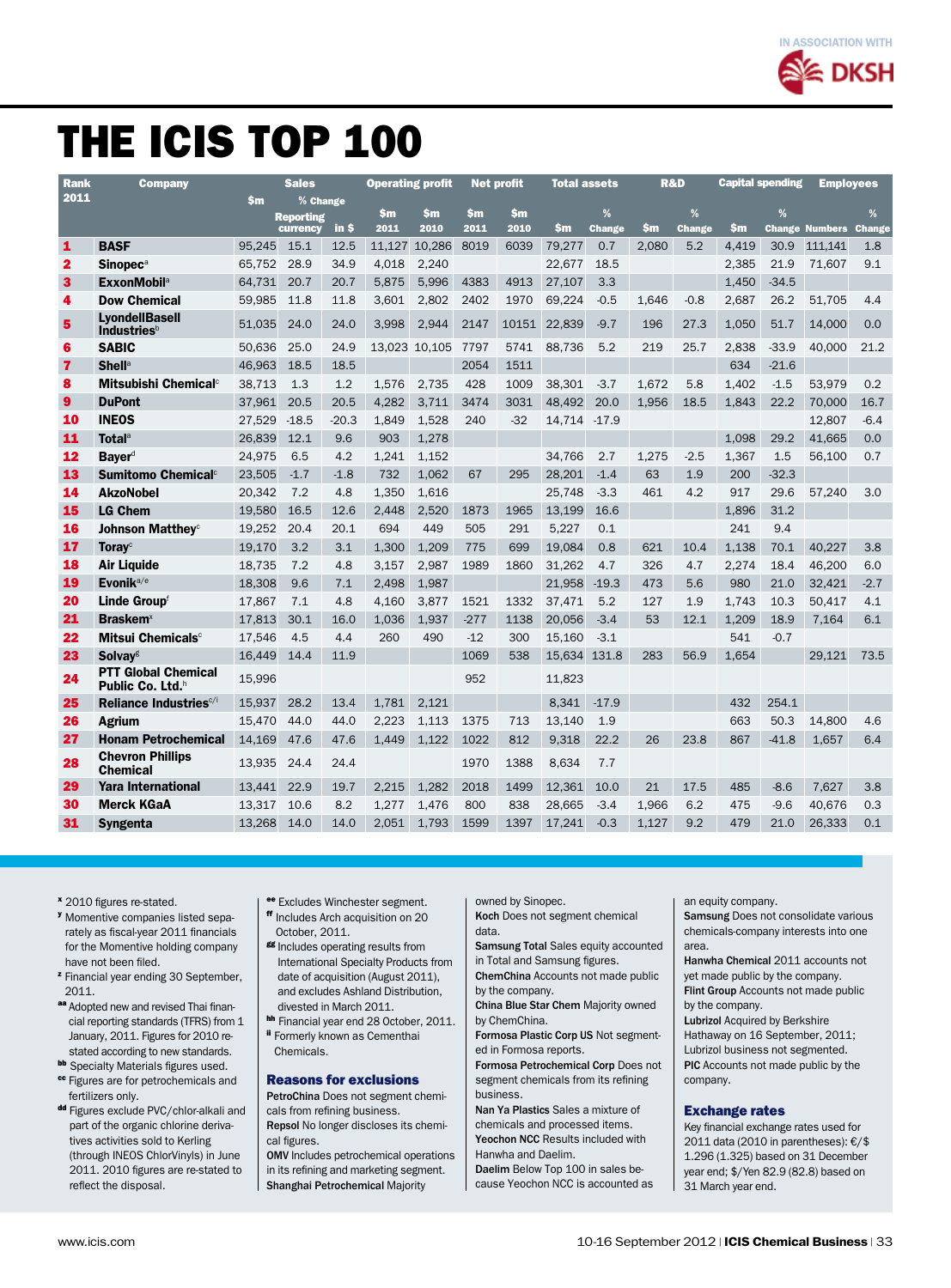### VICIS TOP IOD ANALYSIS

| Rank     | <b>Company</b>                                                |                | <b>Sales</b>                 |             | <b>Operating profit</b> |             | <b>Net profit</b> |             | <b>Total assets</b> |                    | <b>R&amp;D</b> |                       | <b>Capital spending</b> |                 | <b>Employees</b>             |             |
|----------|---------------------------------------------------------------|----------------|------------------------------|-------------|-------------------------|-------------|-------------------|-------------|---------------------|--------------------|----------------|-----------------------|-------------------------|-----------------|------------------------------|-------------|
| 2011     |                                                               | $\mathsf{sm}$  | % Change                     |             |                         |             |                   |             |                     |                    |                |                       |                         |                 |                              |             |
|          |                                                               |                | <b>Reporting</b><br>currency | in \$       | \$m<br>2011             | \$m<br>2010 | \$m<br>2011       | \$m<br>2010 | \$m                 | %<br><b>Change</b> | \$m            | $\%$<br><b>Change</b> | \$m                     | %               | <b>Change Numbers Change</b> | %           |
| 32       | <b>SK Energy</b>                                              | 13,000         | $-5.8$                       | $-9.0$      | 669                     | 346         |                   |             |                     |                    |                |                       |                         |                 |                              |             |
| 33       | $Shin-Etsuc$                                                  | 12,643         | $-1.0$                       | $-1.1$      | 1,806                   | 1,802       | 1214              | 1209        | 21,840              | 1.4                | 431            | $-4.3$                | 969                     | $-31.7$         | 16.167                       | $-18.2$     |
| 34       | <b>PPG Industries</b>                                         | 12,620         | 11.7                         | 11.7        |                         |             |                   |             |                     |                    |                |                       |                         |                 |                              |             |
| 35       | Asahi Kasei <sup>c/k</sup>                                    | 12,088         | $-6.6$                       | $-6.7$      | 594                     | 959         |                   |             |                     |                    |                |                       | 822                     | 30.1            |                              |             |
| 36       | <b>DSM</b>                                                    | 11,913         | 1.6                          | $-0.7$      | 1,203                   | 1,063       | 1055              | 672         | 14,458              | 4.1                | 494            | 15.0                  | 618                     | 12.1            | 22,000                       | 0.4         |
| 37       | Sekisui Chemical <sup>c</sup>                                 | 11,646         | 5.4                          | 5.3         | 659                     | 596         | 339               | 285         | 9,981               | 4.6                |                |                       |                         |                 | 20,855                       | 5.5         |
| 38       | <b>Sasol</b>                                                  | 11,576         | 17.0                         | 32.1        | 1,295                   | 730         |                   |             |                     |                    |                |                       |                         |                 | 9,787                        | 0.0         |
| 39       | <b>LANXESS</b>                                                | 11,372         | 23.2                         | 20.5        | 1,006                   | 804         | 656               | 502         | 8.913               | 18.7               | 187            | 21.4                  | 880                     | 32.5            | 16,390                       | 11.9        |
| 40       | <b>Praxair</b>                                                | 11,252         | 11.2                         | 11.2        | 2,468                   | 2,082       | 1672              | 1195        | 16.356              | 7.1                | 90             | 13.9                  | 1,797                   | 29.5            | 26,184                       | $-0.3$      |
| 41       | $M$ osaic <sup>m</sup>                                        | 11,108         | 11.8                         | 11.8        | 2,612                   | 2,664       | 1930              | 2515        |                     |                    |                |                       |                         |                 |                              |             |
| 42       | Huntsman                                                      | 11,041         | 22.0                         | 22.0        | 606                     | 410         | 247               | 27          | 8,657               | $-0.7$             | 166            | 9.9                   | 330                     | 39.8            | 12,000                       | $-7.7$      |
| 43       | <b>BP</b> <sup>n</sup>                                        | 10,832         | 33.5                         | 33.5        | 1,120                   | 1,232       |                   |             |                     |                    |                |                       |                         |                 |                              |             |
| 44       | NPC (Iran) $c/c$                                              | 10,419         | 7.7                          | 7.7         | 1,063                   | 691         | 857               | 642         | 20,470              | $-18.9$            | 3              | $-3.2$                | 656                     | $-27.7$         | 11,206                       | $-5.5$      |
| 45       | <b>Teijin</b> <sup>c</sup>                                    | 10,310         | 4.7                          | 4.7         | 411                     | 586         | 145               | 304         | 9,197               | 0.0                | 384            | 0.9                   | 334                     | 8.5             | 18,778                       | 7.0         |
| 46       | Air Products <sup>z</sup>                                     | 10.082         | 11.7                         | 11.7        | 1,622                   | 1,389       | 1224              | 1029        | 14,291              | 5.8                | 119            | 3.6                   | 1,352                   | 31.1            | 18,900                       | 3.3         |
| 47       | <b>Henkel (Adhesive</b><br>segment) <sup><math>p</math></sup> | 10,038         | 6.0                          | 3.7         |                         |             |                   |             |                     |                    | 324            | 6.0                   | 213                     | 33.6            | 24,105                       | 0.7         |
| 48       | <b>Formosa Chemicals</b><br>& Fibre (Taiwan)º                 | 9,271          | $-4.6$                       | $-4.6$      |                         |             | 1206              | 1729        | 12,059              | $-7.0$             |                |                       |                         |                 | 5,258                        | 7.2         |
| 49       | <b>Borealis</b>                                               | 9,196          | 13.2                         | 10.7        | 369                     | 463         | 656               | 439         | 7,941               | 6.4                | 118            | 5.9                   | 314                     | 144.0           | 5,160                        | 1.7         |
| 50       | <b>DIC</b> <sup>c</sup>                                       | 8,861          | $-5.7$                       | $-5.8$      | 422                     | 449         | 219               | 190         | 8,146               | $-4.1$             |                |                       | 287                     | 19.1            |                              |             |
| 51       | <b>Sherwin-Williams</b>                                       | 8,766          | 12.7                         | 12.7        | 784                     | 749         | 442               | 463         | 5,229               | 1.2                | 42             | 4.5                   | 154                     | 22.8            | 33,000                       | 3.1         |
| 52       | <b>Potash Corp</b>                                            | 8,715          | 33.3                         | 33.3        | 4,306                   | 2,597       | 3081              | 1775        | 16.257              | 4.6                |                |                       | 2,176                   | 4.7             | 5,703                        | 4.0         |
| 53       | <b>Versalis (part of ENI)</b>                                 | 8,412          | 5.7                          | 3.4         | $-549$                  | $-114$      | $-270$            | $-113$      |                     |                    |                |                       | 280                     | $-15.9$         | 5,804                        | $-2.8$      |
| 54       | Tosoh $^\circ$                                                | 8,292          | 0.4                          | 0.3         | 286                     | 405         | 113               | 121         | 8,552               | $-2.4$             |                |                       | 234                     | $-30.3$         |                              |             |
| 55       | <b>Clariant</b>                                               | 7,853          | 3.5                          | 18.1        | 540                     | 342         | 242               | 168         | 9,676               | 75.0               | 188            | 48.7                  | 394                     | 88.4            | 22,149                       | 36.9        |
| 56       | <b>Arkema</b> t                                               | 7,646          | 21.2                         | 18.5        | 929                     | 733         | $-25$             | 460         | 6,910               | 8.2                | 171            | 4.9                   | 549                     | 31.6            | 12,937                       | 18.1        |
| 57       | <b>Eastman Chemical</b>                                       | 7,178          | 22.9                         | 22.9        | 1.021                   | 862         | 696               | 438         | 6,184               | 3.3                | 158            | 3.9                   | 457                     | 88.1            | 10,000                       | 0.0         |
| 58       | <b>ICL</b>                                                    | 7,068          | 24.2                         | 24.2        | 1,926                   | 1,346       | 1512              | 1025        | 7,283               | 14.1               | 72             | 12.6                  | 496                     | 48.6            | 11,910                       | 7.9         |
| 59       | <b>Ecolab</b> <sup>u</sup>                                    | 6,799          | 11.6                         | 11.6        | 754                     | 807         | 463               | 530         | 18,241              | 274.4              | 96             | 9.1                   | 342                     | 31.0            | 40,200                       | 51.7        |
| 60       | <b>Celanese</b>                                               | 6,763          | 14.3                         | 14.3<br>8.7 | 690                     | 503         | 607               | 377         | 8,518               | 2.9                | 96             | 37.1                  | 349                     | 73.6            | 7,600                        | 4.8         |
| 61<br>62 | $K + S^v$<br>ALPEK (Grupo Alfa) <sup>™</sup>                  | 6,675<br>6,509 | 11.2<br>48.4                 | 31.3        | 1,233<br>579            | 953<br>387  | 731               | 595         | 7,849<br>4,091      | 6.3<br>27.2        | 23             | 26.1                  | 356<br>44               | 36.6<br>$-21.3$ | 14,496<br>4,502              | 2.2<br>10.5 |
| 63       | <b>Ashland</b> <sup>z/gg</sup>                                | 6,502          | 13.3                         | 13.3        | 130                     | 249         | 414               | 141         | 12,966              | 36.1               | 89             | 3.5                   | 201                     | 4.7             | 15,000                       | 3.4         |
| 64       | <b>Dow Corning</b>                                            | 6,427          | 7.2                          | 7.2         |                         |             | 806               | 866         | 13.571              | 7.3                |                |                       |                         |                 | 12,000                       | 33.3        |
| 65       | <b>Wacker-Chemie</b>                                          | 6,362          | 3.4                          | 1.1         | 792                     | 1.064       | 457               | 650         | 8,083               | 10.9               | 224            | 2.4                   | 1,012                   | 23.7            | 17,168                       | 5.2         |
| 66       | Formosa Plastics <sup>q</sup>                                 | 6,194          | $-7.2$                       | $-7.2$      |                         |             | 1339              | 1758        | 11,177              | 24.8               |                |                       |                         |                 | 5,362                        | 6.5         |
| 67       | <b>Styron</b>                                                 | 6,193          | 24.7                         | 24.7        |                         |             |                   |             | 2,577               | $-3.7$             |                |                       |                         |                 | 2,100                        | 5.0         |
| 68       | <b>SCG Chemicals</b> "                                        | 6,116          | 33.7                         | 27.1        |                         |             | 355               | 754         | 5,596               | 1.7                |                |                       |                         |                 |                              |             |
| 69       | <b>CF Industries</b>                                          | 6,098          | 53.8                         | 53.8        | 2,791                   | 896         | 1539              | 349         | 8,975               | 2.5                |                |                       | 247                     | $-4.2$          | 2,400                        | 0.0         |
| 70       | Orica <sup>z</sup>                                            | 6,025          | 6.4                          | 7.6         | 1,002                   | 900         | 626               | 1271        | 7,434               | 10.4               | 46             | 24.7                  | 646                     | 27.2            | 14,000                       | 0.0         |
| 71       | Indorama Ventures <sup>aa</sup>                               | 5,899          | 92.1                         | 82.7        | 388                     | 344         | 489               | 366         | 4,623               | 77.9               |                |                       | 196                     | 142.7           |                              |             |
| 72       | Taivo Nippon Sanso <sup>c</sup>                               | 5,761          | $-1.3$                       | $-1.3$      | 375                     | 428         | 256               | 154         | 7,325               | $-1.8$             |                |                       |                         |                 |                              |             |
| 73       | <b>Kaneka</b> <sup>c</sup>                                    | 5,663          | 3.4                          | 3.3         | 159                     | 256         | 65                | 140         | 5,636               | 2.5                |                |                       | 370                     | 16.1            |                              |             |
| 74       | <b>Honevwell</b> bb                                           | 5,659          | 19.7                         | 19.7        | 1,042                   | 749         |                   |             | 5,402               | 9.4                |                |                       | 282                     | 50.0            |                              |             |
| 75       | <b>Mitsubishi Gas</b><br><b>Chemical</b> <sup>c</sup>         | 5,457          | 0.3                          | 0.2         | 110                     | 281         | 149               | 229         | 7,183               | 3.1                |                |                       | 313                     | $-25.2$         |                              |             |
| 76       | <b>NOVA Chemicals</b>                                         | 5,241          | 14.5                         | 14.5        | 1,007                   | 597         | 615               | 263         | 6,208               | 11.4               | 41             | 10.8                  | 158                     | 25.4            | 2,450                        | 0.2         |
| 77       | <b>Tasnee</b>                                                 | 5,239          | 22.9                         | 22.8        | 1,442                   | 837         | 651               | 393         | 10,647              | 15.1               |                |                       | 277                     | $-20.1$         |                              |             |
| 78       | <b>Momentive Specialty</b><br>$Chemicals\gamma$               | 5,207          | 13.3                         | 13.3        | 368                     | 546         | 118               | 214         | 3,108               | $-0.9$             | 70             | 6.1                   | 139                     | 16.8            | 5.300                        | $-11.7$     |
| 79       | PKN Orlen <sup>a/i</sup>                                      | 5,136          | 29.8                         | 11.5        | $\overline{4}$          | 165         |                   |             | 3,790               | $-15.6$            |                |                       | 187                     | $-68.5$         |                              |             |
| 80       | Occidental Chemical <sup>a/i</sup>                            | 4,815          | 19.9                         | 19.9        | 861                     | 438         |                   |             |                     |                    |                |                       | 241                     | $-2.8$          |                              |             |
| 81       | Airgas <sup>c</sup>                                           | 4,746          | 11.6                         | 11.6        | 556                     | 469         | 313               | 250         | 5,321               | 7.6                |                |                       | 357                     | 39.3            | 15,000                       | 7.1         |
| 82       | Showa Denko <sup>a/i</sup>                                    | 4,593          | 14.2                         | 14.2        | 67                      | 95          |                   |             | 3,976               | $-3.0$             |                |                       | 114                     | $-65.5$         |                              |             |
| 83       | Petronasi                                                     | 4,576          | 23.9                         | 18.3        |                         |             |                   |             |                     |                    |                |                       |                         |                 |                              |             |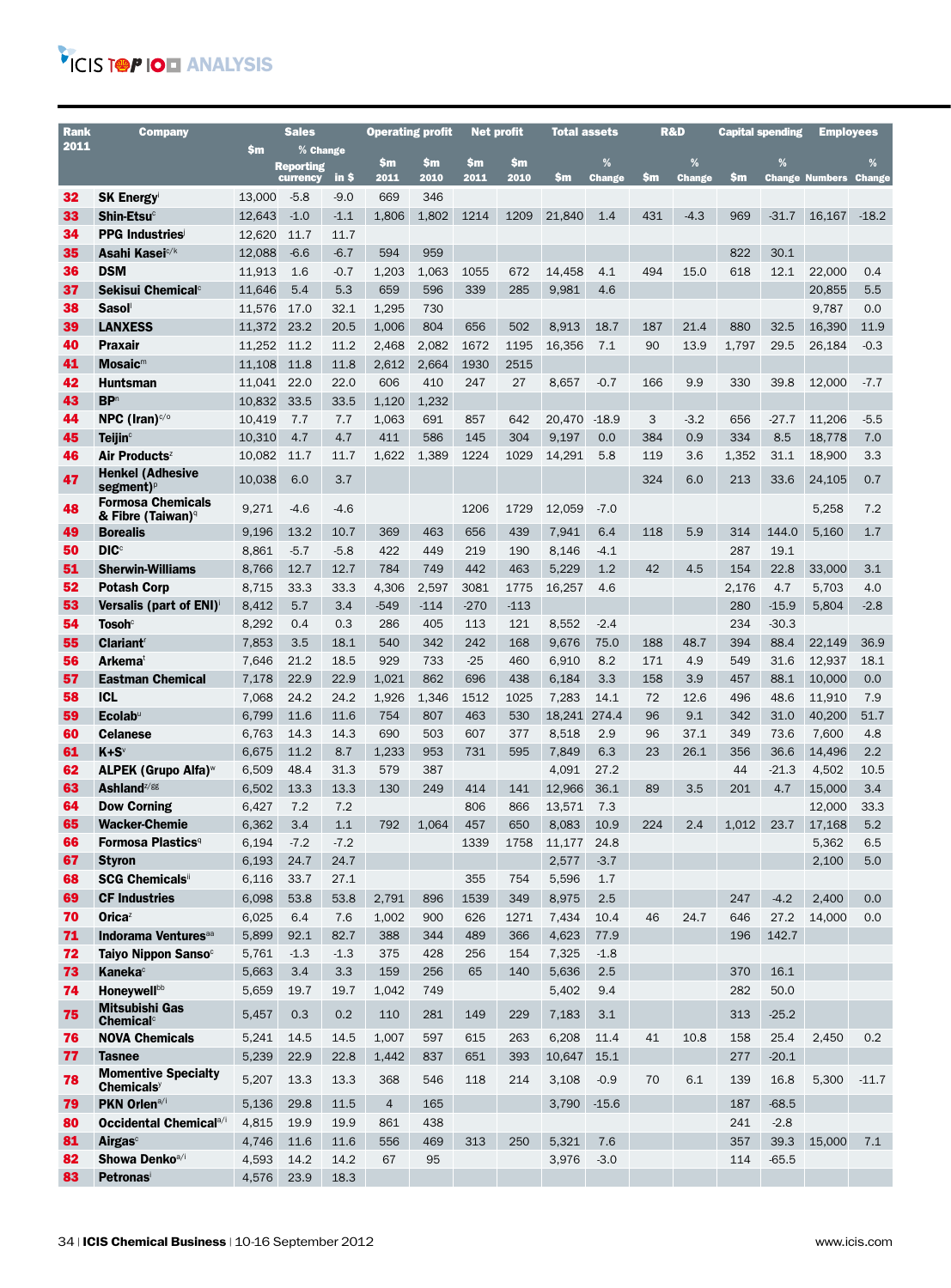

| Rank | <b>Company</b>                                           |           | <b>Sales</b>                             |        | <b>Operating profit</b> |             | <b>Net profit</b> |                       | <b>Total assets</b> |                    | <b>R&amp;D</b> |                    | <b>Capital spending</b> |        | <b>Employees</b>      |                    |
|------|----------------------------------------------------------|-----------|------------------------------------------|--------|-------------------------|-------------|-------------------|-----------------------|---------------------|--------------------|----------------|--------------------|-------------------------|--------|-----------------------|--------------------|
| 2011 |                                                          | <b>Sm</b> | % Change<br><b>Reporting</b><br>currency | in \$  | <b>Sm</b><br>2011       | \$m<br>2010 | \$m<br>2011       | $\mathbf{Sm}$<br>2010 | \$m                 | %<br><b>Change</b> | \$m            | %<br><b>Change</b> | \$m                     | %      | <b>Change Numbers</b> | %<br><b>Change</b> |
| 84   | Compania Espanola<br>de Petroleos (CEPSA) <sup>®</sup>   | 4.489     | 21.7                                     | 19.0   |                         |             |                   |                       |                     |                    |                |                    |                         |        |                       |                    |
| 85   | <b>Kurarav</b> <sup>c</sup>                              | 4,452     | 1.6                                      | 1.5    | 660                     | 641         | 380               | 347                   | 6,314               | 3.1                |                |                    | 444                     | 96.8   |                       |                    |
| 86   | Denki Kagaku Kogyo<br>(Denka) <sup>c</sup>               | 4,401     | 1.9                                      | 1.8    | 250                     | 297         | 137               | 173                   | 4.858               | 0.0                |                |                    |                         |        |                       |                    |
| 87   | <b>JSR</b> <sup>c</sup>                                  | 4,223     | 2.7                                      | 2.7    | 434                     | 472         | 319               | 333                   | 5,197               | 10.2               |                |                    | 200                     | 24.4   |                       |                    |
| 88   | <b>SIBUR</b> <sup>s</sup>                                | 4.195     | 27.2                                     | 21.1   | 654                     | 585         |                   |                       |                     |                    |                |                    |                         |        |                       |                    |
| 89   | Givaudan                                                 | 4,171     | $-7.6$                                   | 5.4    | 472                     | 519         | 268               | 318                   | 7.156               | 10.7               | 313            | $-0.2$             | 199                     | 77.8   | 8.913                 | 3.4                |
| 90   | <b>Daicel Chemical</b><br><b>Industries</b> <sup>c</sup> | 4,126     | $-3.3$                                   | $-3.4$ | 246                     | 395         | 143               | 203                   | 4.805               | $-3.2$             |                |                    | 202                     | 47.1   |                       |                    |
| 91   | <b>EuroChem</b>                                          | 4,103     | 34.3                                     | 27.8   | 1.371                   | 854         | 1001              | 656                   | 6,401               | 30.5               |                |                    | 744                     | 11.0   | 20,801                | 6.1                |
| 92   | <b>Valsparh</b>                                          | 3.953     | 22.5                                     | 22.5   | $-40$                   | 376         | $-139$            | 222                   | 3,500               | $-9.5$             | 115            | 15.2               | 67                      | $-1.8$ | 10.020                | $-1.6$             |
| 93   | Nippon Shokubai <sup>c</sup>                             | 3.870     | 11.2                                     | 11.1   | 375                     | 360         | 257               | 255                   | 4,301               | 8.1                | 134            | 6.2                | 252                     | 36.4   |                       |                    |
| 94   | <b>RPM™</b>                                              | 3.777     | 11.7                                     | 11.7   | 396                     | 345         | 216               | 189                   | 3,560               | 1.3                | 45             | 10.0               | 72                      | 80.9   | 9,700                 | 7.8                |
| 95   | <b>Rockwood Holdings</b>                                 | 3.669     | 15.0                                     | 15.0   | 567                     | 358         | 411               | 239                   | 4,588               | $-2.9$             | 59             | 19.9               | 280                     | 55.1   | 9.700                 | 1.0                |
| 96   | <b>Westlake Chemical</b>                                 | 3,620     | 14.1                                     | 14.1   | 447                     | 378         | 259               | 221                   | 3,267               | 10.6               |                |                    | 177                     | 117.5  | 1.811                 | $-3.3$             |
| 97   | Uhe $a/c$                                                | 3.563     | 8.1                                      | 8.0    | 341                     | 347         |                   |                       |                     |                    |                |                    |                         |        |                       |                    |
| 98   | <b>Mexichem</b>                                          | 3,392     | 34.4                                     | 19.0   |                         |             | 364               | 285                   | 4,335               | 5.5                |                |                    | 215                     | 21.0   | 11,173                |                    |
| 99   | <b>FMC</b>                                               | 3,378     | 8.4                                      | 8.4    | 587                     | 387         | 366               | 173                   | 3.744               | 12.8               | 105            | 4.7                | 190                     | 33.2   | 5.000                 | 2.0                |
| 100  | Asahi Glass <sup>a</sup>                                 | 3.224     | $-4.4$                                   | 2.6    | 234                     | 215         |                   |                       | 3.327               | 6.6                |                |                    | 253                     | 37.8   |                       |                    |

## Bubbling under

| <b>Rank</b> | Company                                                       |       | <b>Sales</b>                 |        |                | <b>Operating profit</b> | <b>Net profit</b> |         | Total assets |               |                | <b>R&amp;D</b> | <b>Capital spending</b> |               | <b>Emplovees</b> |               |
|-------------|---------------------------------------------------------------|-------|------------------------------|--------|----------------|-------------------------|-------------------|---------|--------------|---------------|----------------|----------------|-------------------------|---------------|------------------|---------------|
| 2010        |                                                               | \$m   | % Change                     |        | \$m            | \$m                     | \$m               | \$m     |              | %             |                | %              |                         | %             |                  | %             |
|             |                                                               |       | <b>Reporting</b><br>currency | in \$  | 2011           | 2010                    | 2011              | 2010    | \$m          | <b>Change</b> | \$m            | Change         | Sm                      | <b>Change</b> | <b>Numbers</b>   | <b>Change</b> |
| 101         | <b>Georgia Gulf</b>                                           | 3.223 | 14.4                         | 14.4   | 125            | 114                     | 58                | 43      | 1,644        | $-1.3$        |                |                | 66                      | 45.3          | 3.744            | 3.5           |
| 102         | W.R. Grace                                                    | 3.212 | 20.1                         | 20.1   |                |                         | 269               | 207     | 4,497        | 5.3           | 69             | 13.6           | 142                     | 25.4          | 6.300            | 5.0           |
| 103         | $\mathsf{Zeon}^\mathsf{c}$                                    | 3.172 | $-2.8$                       | $-2.9$ | 388            | 426                     | 231               | 221     | 3.764        | 7.3           |                |                |                         |               |                  |               |
| 104         | <b>Pemex</b>                                                  | 3.114 | 5.1                          | $-7.0$ | $-883$         | $-1.215$                | $-912$            | $-1195$ | 7,857        | $-11.1$       |                |                | 174                     | $-12.8$       | 13,541           | 0.0           |
| 105         | $C$ abot <sup><math>z</math></sup>                            | 3.102 | 14.2                         | 14.2   |                |                         | 236               | 154     | 3.141        | 8.8           | 66             | 1.5            | 230                     | 113.0         | 4,100            | 5.1           |
| 106         | <b>Cytec Industries</b>                                       | 3.073 | 11.8                         | 11.8   | 273            | 234                     | 208               | 172     | 3,537        | $-3.7$        | 85             | 16.7           | 117                     | 0.8           | 5.500            | $-8.3$        |
| 107         | <b>Chemtura</b>                                               | 3.025 | 9.6                          | 9.6    | 227            | 38                      | 119               | $-586$  | 2.855        | $-2.0$        | 43             | 2.4            | 154                     | 24.2          | 4,500            | 7.1           |
| 108         | Industries Qatar <sup>cc</sup>                                | 2.966 | 42.1                         | 42.1   |                |                         |                   |         |              |               |                |                |                         |               |                  |               |
| 109         | <b>Albemarle</b>                                              | 2.869 | 21.4                         | 21.4   | 587            | 415                     | 464               | 324     | 3.204        | 4.4           | 77             | 32.8           | 191                     | 152.5         | 4.260            | 6.0           |
| 110         | Lonza <sup>ff</sup>                                           | 2.868 | 0.4                          | 0.0    | 278            | 400                     | 164               | 312     | 7.480        | 46.2          | 100            | $-5.5$         | 264                     | $-13.4$       | 11.001           | 32.9          |
| 111         | <b>PolvOne</b>                                                | 2.864 | 9.2                          | 9.2    | 233            | 174                     | 173               | 163     | 2.081        | 24.5          | 37             | 9.2            | 54                      | 37.0          | 4.700            | 17.5          |
| 112         | Kemira                                                        | 2,860 | 2.1                          | $-0.1$ | 205            | 207                     | 182               | 154     | 3,468        | 2.9           | 51             | $-6.7$         | 127                     | 27.8          | 5,006            | 0.6           |
| 113         | <b>IFF</b>                                                    | 2,788 | 6.3                          | 6.3    | 428            | 416                     | 267               | 264     | 2,966        | 3.2           | 220            | 0.5            | 128                     | 19.9          | 5.644            | 2.4           |
| 114         | Tessenderlo Group <sup>dd</sup>                               | 2.755 | 5.0                          | 2.7    | 136            | 97                      | $-124$            | 27      | 1.788        | $-20.5$       | 15             | 5.8            | 138                     | -11.1         | 7,457            | $-9.7$        |
| 115         | <b>Makhteshim-Agan</b><br><b>Industries</b>                   | 2,691 | 13.9                         | 13.9   | 243            | 6                       | 121               | $-132$  | 3.766        | 1.3           | 26             | 12.9           | 93                      | $-5.7$        | 4,072            | 3.4           |
| 116         | Tata Chemical <sup>c</sup>                                    | 2,675 | 22.6                         | 8.4    | 453            | 414                     | 165               | 145     |              |               |                |                |                         |               |                  |               |
| 117         | <b>Momentive Performance</b><br><b>Materials</b> <sup>y</sup> | 2.637 | 1.9                          | 1.9    | 142            | 262                     | $-141$            | $-64$   | 3.165        | $-3.9$        | 78             | 6.8            | 111                     | 16.8          | 4.750            | 0.7           |
| 118         | <b>Methanex</b>                                               | 2.608 | 32.6                         | 32.6   | 344            | 157                     | 228               | 94      | 3.396        | 8.1           |                |                | 128                     | 4.9           |                  |               |
| 119         | <b>IRPC Public Company</b><br>Limited                         | 2.372 | $-3.3$                       | $-8.0$ | $\overline{7}$ | 128                     |                   |         |              |               |                |                |                         |               |                  |               |
| 120         | Petkim Petrokimya<br><b>Holding</b>                           | 2.330 | 20.2                         | 20.2   | 98             | 85                      | 61                | 87      | 1.414        | $-8.0$        | $\overline{2}$ | 7.1            | 87                      | 71.7          | 2,586            | 5.3           |
| 121         | <b>Fuchs Petrolub</b>                                         | 2.162 | 14.4                         | 11.8   | 338            | 320                     | 237               | 227     | 1.282        | 8.2           | 36             | 7.1            | 49                      | 13.1          | 3.722            | 3.9           |
| 122         | Ferro                                                         | 2.156 | 2.6                          | 2.6    | 66             | 24                      | 32                | 6       | 1.441        | 0.4           | 30             | 11.4           | 73                      | 62.6          | 5.120            | 1.7           |
| 123         | <b>SOM</b>                                                    | 2,145 | 17.2                         | 17.2   | 811            | 554                     | 554               | 387     | 1,956        | 15.4          |                |                | 501                     | 49.1          |                  |               |
| 124         | <b>Solutia</b>                                                | 2,097 | 7.5                          | 7.5    | 404            | 331                     | 262               | 78      | 3,526        | $-0.3$        | 24             | 33.3           | 105                     | 59.1          | 3.400            | 3.0           |
| 125         | <b>Altana</b>                                                 | 2.095 | 5.3                          | 3.0    | 281            | 305                     | 191               | 201     | 2.594        | 0.7           | 114            | 4.6            | 121                     | 23.9          | 5.313            | 7.6           |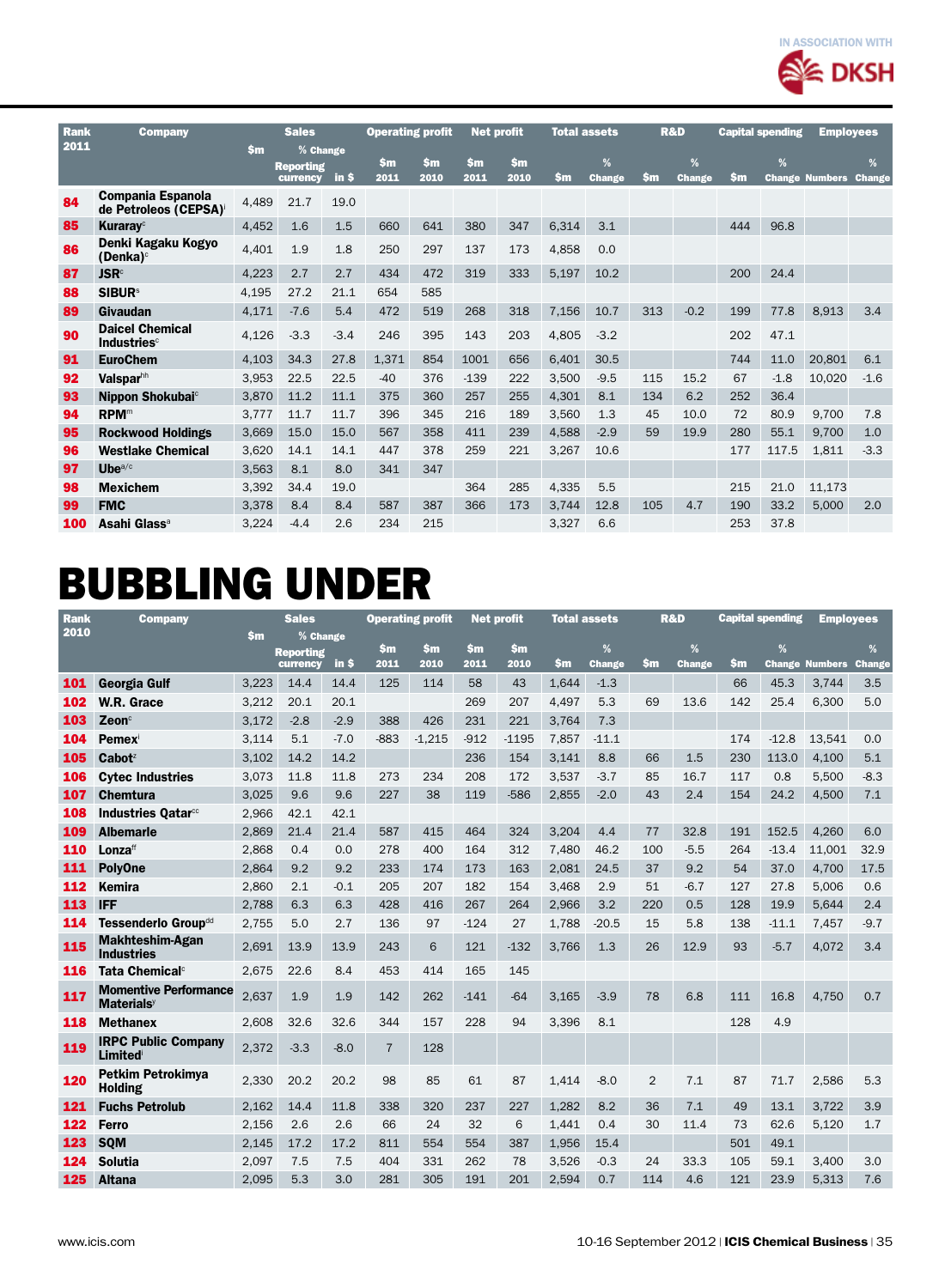

# ICIS Top 100 gains driven by prices

down from the surge in 2010, is still close to 1.5 times the 9.0% average level of annual growth seen since 2000. The ICIS Top 100's \$1.4 trillion of chemical sales represents 35.2% of the \$3.98 trillion worth of global chemical production (excluding pharmaceuticals), according to

The rise in 2011 sales was mostly in line with the level of growth suggested by the dollar-denominated ICIS Petrochemical Index (IPEX), which suggests that sales growth was primarily attributed to higher

Potash Corp 8.0 CF Industries 7.8 EuroChem 4.4 SIBUR 3.5 ICL  $\sim$  3.0

the American Chemistry Council.

Top five net profits in the Top 100, \$bn

SALES MIRROR IPEX

Big Bottom Line

Higher prices translate to sales gain and improved profitability for the ICIS Top 100 chemical companies. We also highlight capital spending patterns

#### regan hartnell london

espite many headwinds, the global chemical industry has surged to a new record level of chemical sales.<br>The ICIS Top 100 chemical company listing shows that the top 100 had combined chemical industry has surged to a new record level of chemical sales. The ICIS Top 100 chemical company sales of \$1.40 trillion ( $\epsilon$ 1.08 trillion) in the 2011 financial year, representing growth of 13.4% compared with 2010. Top 100 sales in 2010 were almost 24% greater than in 2009, when chemical sales suffered greatly amid the 2008–2009 financial crisis.

Year-on-year sales growth in 2011, albeit

| <b>TOP GAINS</b>                            |     |
|---------------------------------------------|-----|
| Top 100 rankings gained this year over last |     |
| Ecolab                                      | 22  |
| Indorama Ventures                           | 22  |
| Solvay                                      | 20  |
| <b>CF</b> Industries                        | 1.5 |
| Sasol                                       | 10  |

#### ICIS TOP 100 SALES TRACK IPEX ON PRICE INFLATION



chemical prices rather than to any significant additional volume growth.

The IPEX is a monthly calculated, capacityweighted index that tracks the price levels of a basket of 12 commodity-type chemicals and polymers in each of three regions – Asia, Europe and the US.

By using a similar methodology and the average IPEX reading for the first seven months of 2012, this forecasts a level of sales in 2012 of around \$1.36 trillion, or a decrease in chemical sales of just under 3%.

The continued worries about the financial stability and fate of the eurozone, the health of

#### Top Innovators

| Top five R&D expenditures as a % of sales |       |  |  |  |  |  |  |  |  |  |
|-------------------------------------------|-------|--|--|--|--|--|--|--|--|--|
| Merck KGaA                                | 14.8% |  |  |  |  |  |  |  |  |  |
| Syngenta                                  | 8.5%  |  |  |  |  |  |  |  |  |  |
| Givaudan                                  | 7.5%  |  |  |  |  |  |  |  |  |  |
| <b>DuPont</b>                             | 5.2%  |  |  |  |  |  |  |  |  |  |
| Bayer                                     | 5.1%  |  |  |  |  |  |  |  |  |  |
|                                           |       |  |  |  |  |  |  |  |  |  |

#### TOP 100 SALES GROWTH